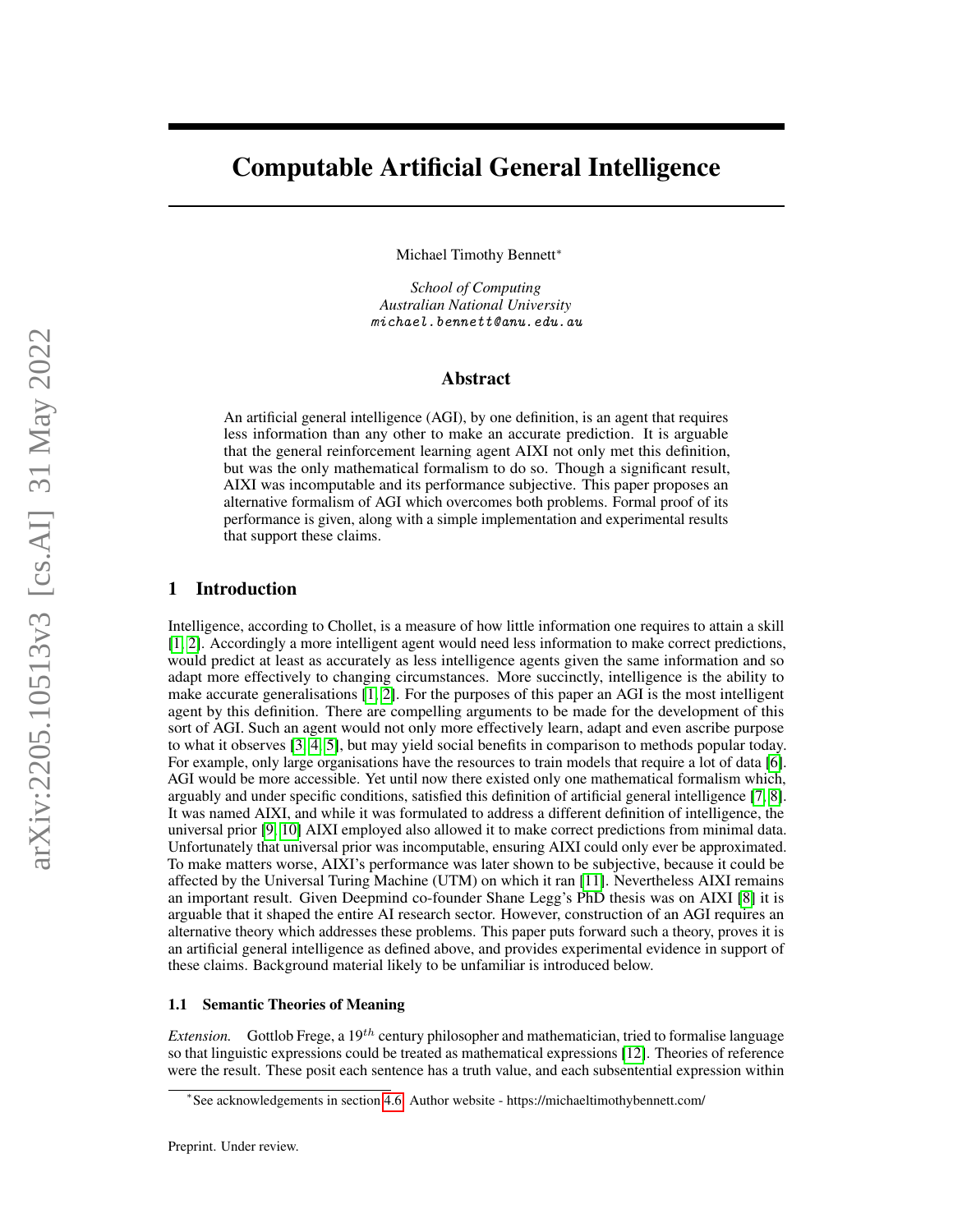a sentence contributes to that truth value. Assume it is true that "magpies can fly", but not that "pigs can fly". The predicate "can fly" behaves as a boolean function that accepts an object and returns true if and only if that object is in the set of things which "can fly". The set of things to which an expression refers is called its *extension*. "Pigs can fly" yields an empty set, because there are no pigs of which "can fly" is true.

*Intension.* Reference alone failed to capture subtle distinctions between logically equivalent sentences [\[13\]](#page-10-3). Quine gave an example using animals with hearts (chordates) and animals with kidneys (renates) [\[14\]](#page-10-4). Consider the following expressions:

- 1. "all chordates are chordates"
- 2. "all chordates are renates"

In our world chordates and renates share the same extension, and so both expressions have the same truth value. Yet the first expression is an obvious tautology, while the second reveals the potentially useful fact that all animals with hearts also have kidneys. Their content, or meaning as a human might interpret it, is different. Another way to say two logically equivalent expressions have different content is to say they have different intensions. Logically equivalent sentences share an extension, but may differ in their intension. This notion underpins a formulation of tasks, which argues the meaningful difference between logically equivalent sentences lies in the extensions of their subsentential parts [\[3\]](#page-9-2).

#### 1.2 A Formulation of Tasks

Given a tool, a human will tend to look for problems that the tool might address [\[15\]](#page-10-5). Yet it is arguably better to first identify an urgent problem and only then consider what tools might be needed [\[16\]](#page-10-6). If intelligence is a tool, then the problem it addresses is a task [\[3\]](#page-9-2). The greater the intelligence [\[1,](#page-9-0) [2\]](#page-9-1), the more complex the tasks with which it can cope. This begs the question, if it is better to begin with the problem then what, exactly, is a task? To answer this question a model of an arbitrary task [\[3\]](#page-9-2) was formulated. It suggested intelligence is characterised by the ability to learn the purpose of a task, rather than the means by which one is completed [\[4\]](#page-9-3). Both purpose and means were sets of rules [\[3\]](#page-9-2), but means to an end were very specific rules. It was argued that what differentiated extension from intension was how "weak" (nonspecific) the rules involved were [\[17\]](#page-10-7). The purpose of a task together with the circumstances in which it was undertaken then formed an intension, and all means by which that purpose could be fulfilled the extension [\[4\]](#page-9-3). By altering the weakness of those rules involved, the purpose of a task could be constructed from the means by which it was completed. Further details are given below of how the formulation of tasks related to intelligent agents. However, the original formulation lacked rigour, and details needed for implementation. This paper fleshes out those details.

*Agency.* An agent must have agency. Typically, intelligent agents are understood using the agentenvironment paradigm [\[18\]](#page-10-8), in which an agent maps percepts to actions. Nowhere in this paradigm was a task mentioned, so it was modified (see figure [1\)](#page-2-0) to account for the existence of tasks.

In this modified paradigm (which amounts to enactive cognition [\[19\]](#page-10-9)), a task would be completed as follows: an embodied mind would be presented with a situation, about which it would make a decision, which could set in motion actions, affecting the environment.

*Correctness.* That decision would be correct if sufficiently likely to cause the task's completion. Primitives of cognition such as "pleasure" and "hunger" were assumed to be built into the agent's body. These specified a partial ordering of states and a threshold beyond which the utility is "good enough" to indicate completion [\[4\]](#page-9-3). Such criteria would need to be imposed upon the agent through natural selection or design. Because a decision could specify a sequence of actions, the formulation of tasks accounted for agency [\[4\]](#page-9-3).

*Rulesets.* To distinguish correct from incorrect implied a set of rules. Any ruleset that specified the desired end of a task would be sufficient. A ruleset would be constructed from a set of only positive examples [\[4\]](#page-9-3), known as an ostensive definition [\[20\]](#page-10-10). As Russell put it "all nominal definitions, if pushed back far enough, must lead ultimately to terms having only ostensive definitions" [\[21\]](#page-10-11). This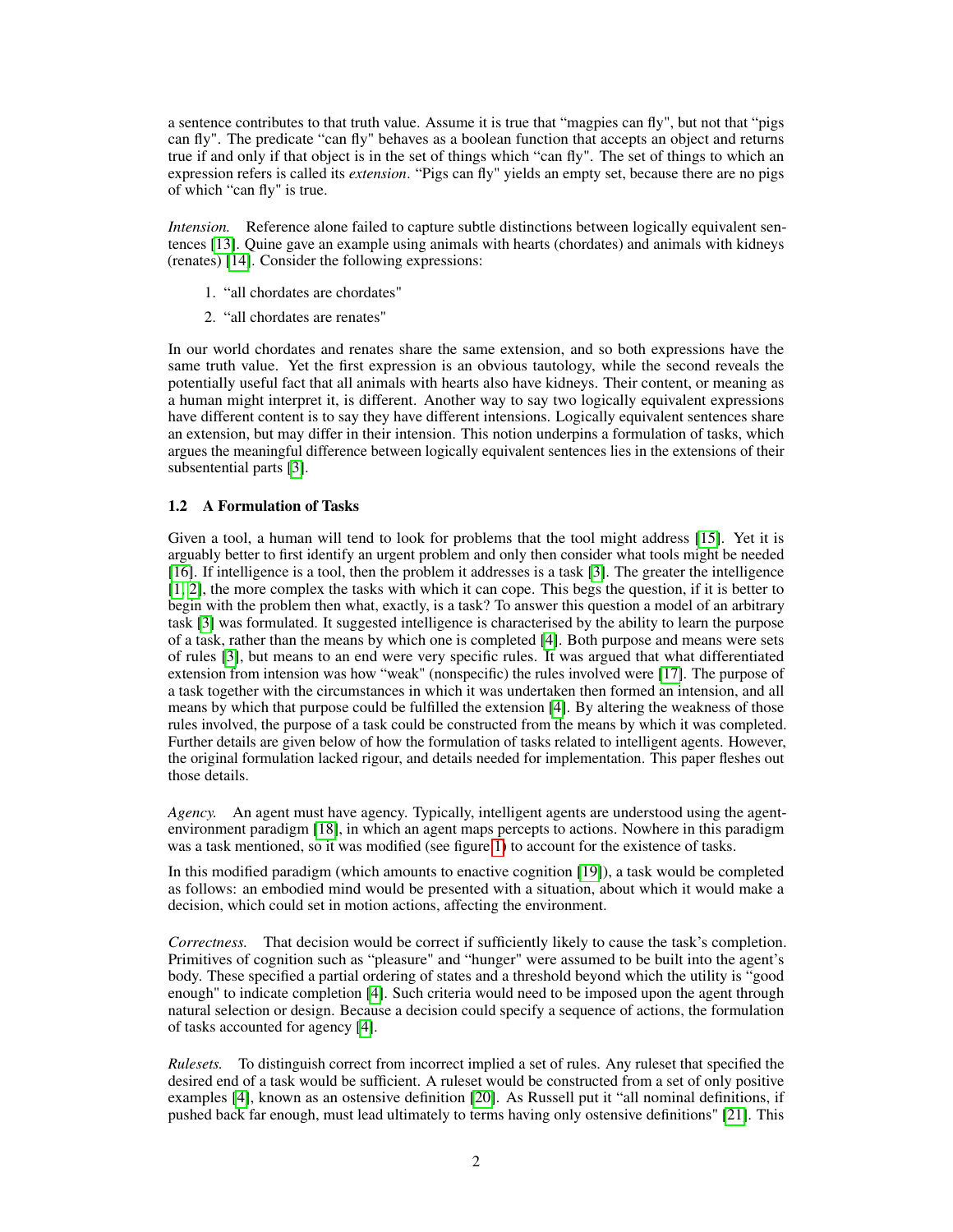

<span id="page-2-0"></span>Figure 1: Agent environment paradigm, modified to account for tasks.

paper assumes an ostensive definition is given, but one might also be constructed through repeated interaction in the manner of a reinforcement learning agent [\[4\]](#page-9-3) given a means of assessing whether expected reward exceeds the threshold for task completion described above. Rulesets constructed from both positive and negative examples are discussed in section [4.3,](#page-8-0) and formally defined in appendix [C.](#page-12-0)

*Language.* Rules correspond unambiguously to the state of a machine (the embodied agent). The state of a machine is just a set of facts, each pertaining to self evident phenomena one could detect mechanically, such as the position of a mechanical arm or the electrical current on a wire. Not to be confused with physical symbol systems [\[22\]](#page-10-12), preceding work [\[3\]](#page-9-2) defined a physically implementable language as one in which statements

- 1. unambiguously correspond to the state of hardware (dyadic),
- 2. can be mechanically verified (implementable), which means
- 3. there is one and only one true interpretation of such a statement.

# 2 Definitions and Proofs

To predict the world, an agent must have a model of the world. AIXI modelled the world as a program able to perfectly reproduce what AIXI had experienced. There would always be many such programs, each of which served to completely explain the past, yet they would differ in how well they predicted the future. What made AIXI intelligent was that it had a means of discerning which of those programs would predict the future accurately. The lower a program's Kolmogorov Complexity  $k$  [\[23\]](#page-10-13), the more likely it would correctly predict the future. This gave AIXI what is called a universal prior. Yet Kolmogorov Complexity also introduced problems. It was incomputable, and it equated plausibility with program length (true only sometimes), making AIXI's performance subjective [\[11\]](#page-10-1). Problems with Kolmogorov Complexity aside, the underlying ideas remained compelling. All that was needed was a different means of discerning which model (of a set of models equally capable of explaining the past) might best predict the future. This was possible using the aforementioned formulation of tasks. Under this formulation [\[3\]](#page-9-2), models took the form of rules rather than programs. What was modelled was a task, not the environment. A universal prior would still be required, but could not use Kolmogorov Complexity. Chollet formulated a measure of intelligence, but it too relied upon Kolmogorov Complexity [\[2\]](#page-9-1) and so could not serve (I would suggest this makes it as subjective as AIXI's performance). However, his argument that intelligence is a measure of the ability to generalise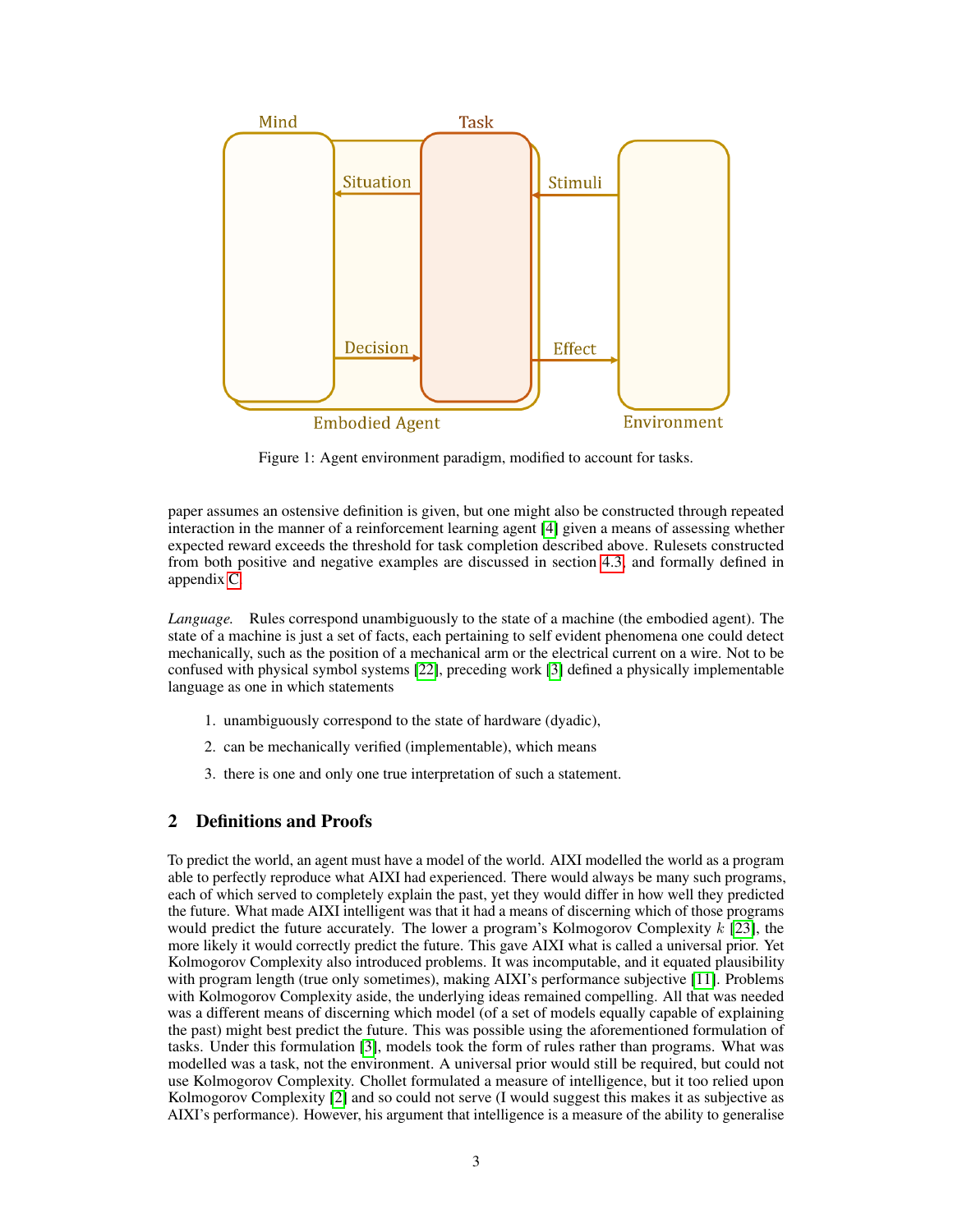accurately remained compelling. The idea would just need to be reformulated as weakness [\[3\]](#page-9-2), with which rulesets could be evaluated, to give a universal prior.

#### 2.1 Definitions

To aid understanding, informal explanations accompany some of the mathematical definitions below.

**Definition 0 - Fact:** A measurable property of the world which is, at present, true (independent of any observer).

*Informal Explanation.* For example, a fact might be a specific value held at specific memory address in a computer, or the occurrence of a pattern of values at positions relative to any memory address in a computer, or even a pattern over time such as a bit changing from 1 to 0.

Definition 1 - State: The present state of a system is *the set of all facts* about that system.

*Informal Explanation.* Naturally, the set of all facts includes what must logically follow or have preceded the present. A set of facts is also a fact, and so there exists a fact for each and every possible representation, combination or subset all facts about a system. Further, the present state of a system is itself a fact. Importantly, a state cannot contradict itself. For example, a bit in a conventional computer cannot be 0 if it is 1 (the latter prevents the former from occurring).

**Definition 2 - Hardware:** A set  $H$  of possible states. There exists a probability distribution over these states, and it is assumed to be a uniform distribution.

*Informal Explanation.* Hardware is the body of the embodied agent. Hardware exists in one state at a time (only the present state is a fact). H is the set of all states a piece of hardware may occupy.

**Definition 3 - Physically Implementable Language:** A triple  $\mathcal{L} = \langle H, L, \lambda \rangle$ , where:

- $H$  is hardware.
- $\bullet$   $\lambda \subset \bigcup$  $h$  is a finite set, named the **vocabulary**.
- h∈H
- $L = \{l \in 2^{\lambda} : \exists h \in H \ (l \subseteq h)\}\$ , the elements of which are **statements**.

*Informal Explanation.* There may be infinitely many states, and a state may be composed of infinitely many facts, so to avoid undecidability  $\lambda$  must be finite. If  $\lambda$  is finite, then it follows that L and every member  $l \in L$  is also finite. A statement is true at a particular time if it is a subset of the state at that time. The reason each statement must be a subset of at least one possible state, is so that statements do not describe impossible combinations of facts. In other words only statements that *can* be true are permitted. Not all subsets of  $\lambda$  are statements, because  $\lambda$  may include things which cannot be true at the same time ( $\lambda$  is not a fact, but a set of things which can be facts if they are in the present state).

**Definition 4 - Extension of a Statement:** Given statement  $a \in L$ , the extension  $Z_a$  of a is defined as  $Z_a = \{b \in L : a \subseteq b\}$ . See figure [2.](#page-4-0)

**Definition 5 - Extension of a Set of Statements:** Given a set  $A \subseteq L$ , the extension  $Z_A$  of A is defined as  $Z_A = \bigcup$  $\bigcup_{a \in A} Z_a$ . See figure [2.](#page-4-0)

Conventions of Notation: To simplify presentation I'll use the following conventions for notation, except where stated otherwise:

- Statements are denoted by Latin lower case letters, for example  $x$ .
- Sets of statements are denoted by upper case, for example  $X$ .
- The extension of an object is denoted by the capital letter Z with the object subscripted. For example the extension of a would be denoted  $Z_a$ , and the extension of A would be denoted  $Z_A$ .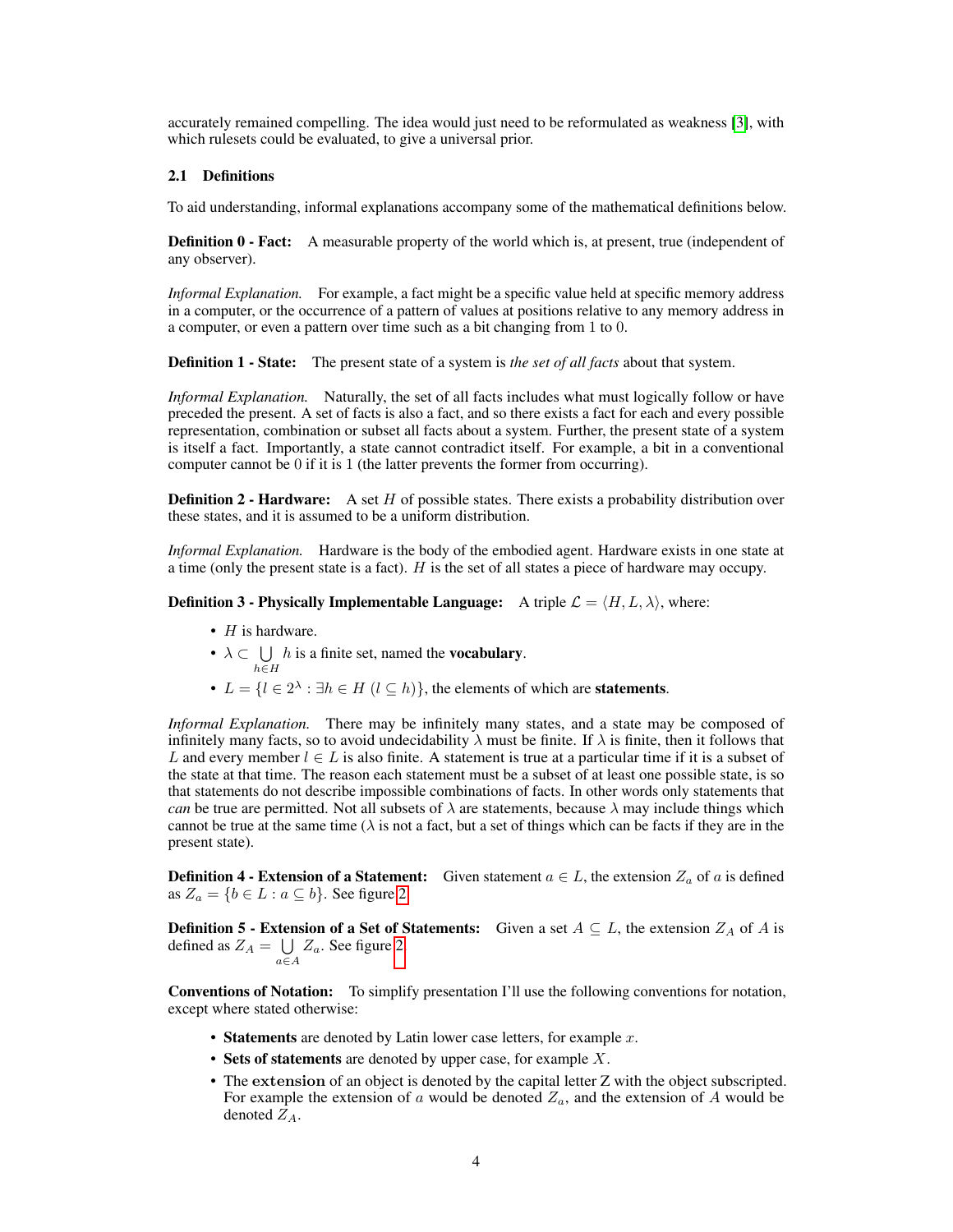

<span id="page-4-0"></span>Figure 2: A diagramatic representation of definitions 4 and 5.

**Definition 6 - Task:** A task (see figure [3\)](#page-4-1) is a triple  $\mathcal{T} = \langle S, G, C \rangle$  where:

- $S \subset L$  is a set of statements called situations, where  $Z_S$  is the set of all possible decisions which can be made in those situations.
- $G \subset Z_S$  is the set of **goal satisficing decisions** for this task.
- $C \subset L$  is the set of all **rulesets** for the task, distinguishing between decisions in  $\mathcal{G}$  and those in  $\overline{G}$ , where

$$
C = \{c \in L : Z_S \cap Z_c \equiv G, \forall z \in Z_c \ (z \subseteq \bigcup_{g \in G} g)\}
$$



<span id="page-4-1"></span>Figure 3: A diagramatic representation of definition 6.

Definition 7 - Process by Which a Decision is Made: An agent trying to complete a task is first

- 1. presented with a situation  $s \in S$ , then
- 2. selects  $z \in Z_s$ , called a decision.
- 3. If  $z \in G$ , then the agent has made a correct decision.

Note that  $\forall c \in C : G \equiv Z_S \cap Z_c$ . To abduct a correct decision given a situation, an agent would require a ruleset  $c \in C$ .

**Definition 8 - Generalise:** Given two tasks  $\mathcal{T}_1 = \langle S_1, G_1, C_1 \rangle$  and  $\mathcal{T}_2 = \langle S_2, G_2, C_2 \rangle$ , a ruleset  $c \in C_1$  generalises to task  $\mathcal{T}_2$  if  $c \in C_2$ .

An equivalent alternative definition is that  $c \in C_1$  generalises to  $\mathcal{T}_2$  if  $Z_{S_2} \cap Z_c \equiv G_2$ . See figure [4.](#page-5-0)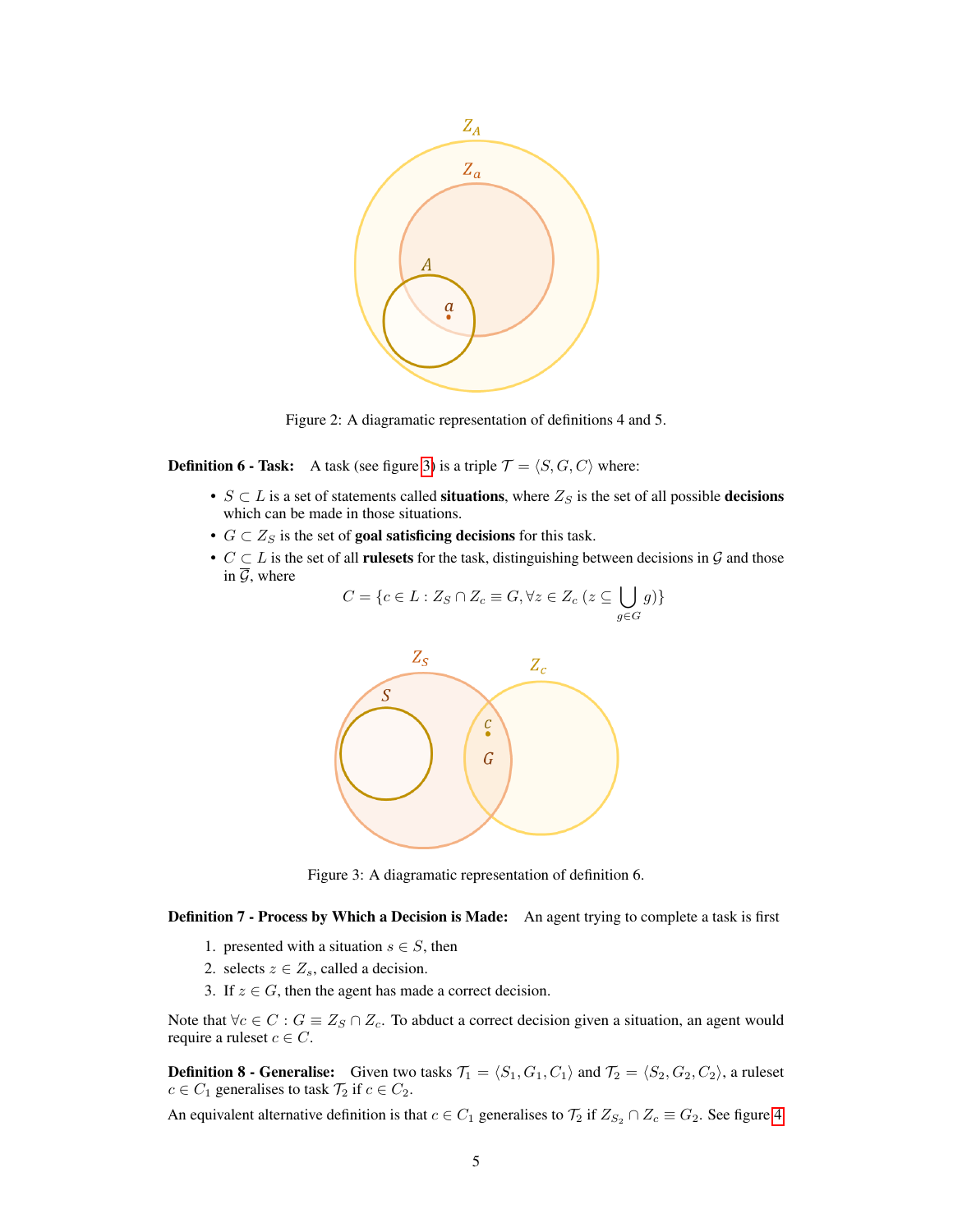

<span id="page-5-0"></span>Figure 4: Diagramatic representation of definition 8.

**Definition 9 - Sub-task and Parent-task:** A task  $\mathcal{T}_2 = \langle S_2, G_2, C_2 \rangle$  is a subtask of  $\mathcal{T}_1$  =  $\langle S_1, G_1, C_1 \rangle$  if:

1.  $S_2 \subset S_1$ 2.  $G_2 \subset G_1$ 

 $\mathcal{T}_1$  is then a parent task of  $\mathcal{T}_2$ .

**Definition 10 - Weakness:**  $w: C \to \mathbb{N}$  is a function which accepts a ruleset and returns the cardinality of its extension:

$$
w(c) = |Z_c|
$$

This expressed the weakness of a given ruleset (the greater the cardinality, the weaker the ruleset).

#### <span id="page-5-1"></span>2.2 Theoretical Results

**Proposition 1:** The probability that a ruleset generalises to a parent task increases monotonically with its weakness.

*Proof.* Let  $\mathcal{T}_m = \langle S_m, G_m, C_m \rangle$  be a task of which the complete definition is known. Let  $\mathcal{T}_n =$  $\langle S_n, G_n, C_n \rangle$  be a task to which I wish to generalise. All I know of  $\mathcal{T}_n$  is that it is a parent task of  $\mathcal{T}_m$ , meaning  $G_m \subset G_n$  and  $S_m \subset S_n$ .

- 1. The set of all decisions which may potentially be required to address the situations in  $S_n$ , and which are not required for  $S_m$ , is  $\overline{Z_{S_m}} = A$ .
- 2. For any given  $c_m \in C_m$ , the set of decisions  $c_m$  implies which fall outside the scope of what is required for the known task  $\mathcal{T}_m$  is  $\overline{Z_{S_m}} \cap Z_{c_m} = B$ .
- 3.  $2^{|A|}$  is the number of tasks which fall outside of what it is necessary for a ruleset of  $\mathcal{T}_m$  to generalise to, and  $2^{|B|}$  is the number of those tasks to which a given  $c_m$  does generalise.
- 4. Therefore the probability that a given ruleset  $c_m \in C_m$  generalises to the unknown parent task  $\mathcal{T}_n$  is

$$
p(c_m \in C_n) = \frac{2^{|B|}}{2^{|A|}}
$$

 $p(c_m \in C_n)$  increases monotonically with the weakness of  $c_m$ .  $\Box$ 

Proposition 2: Weakness is necessary for generalisation.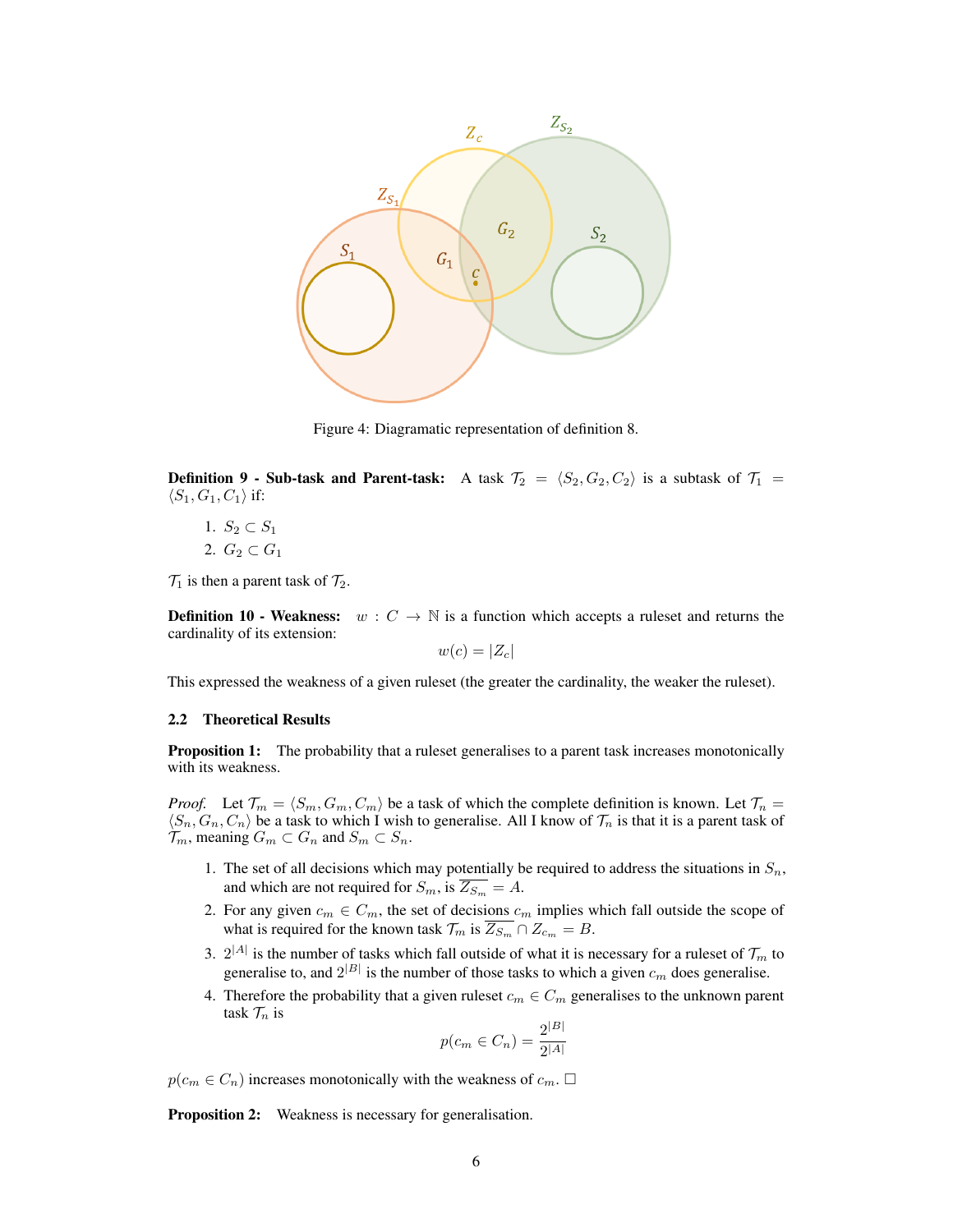*Proof.* Once again let  $\mathcal{T}_m$  be a task of which the complete definition is known, and  $\mathcal{T}_n$  be a parent task of  $\mathcal{T}_m$  to which I wish to generalise, for which the complete definition is not known. If  $Z_{S_n} \cap Z_{c_m} \equiv G_n$  then it must be he case that  $G_n \subseteq Z_{c_m}$ . The weaker a ruleset is, the more likely it is that  $G_n \subseteq Z_{c_m}$ . Therefore a sufficiently weak ruleset is necessary for generalisation.  $\Box$ 

A universal prior is one that assigns belief to every possible hypothesis, or in this case ruleset. Weakness is a means of accurately predicting  $p(c)$ , how likely one ruleset c is to generalise relative to others.

Corollary - A Computable Universal Prior:  $p(c) = \frac{2^{w(c)}}{2^{|L|}}$  $2^{|L|}$ 

**Proposition 3:** Agent which chooses the weakest rulesets is an artificial general intelligence.

*Proof.* Intelligence is a measure of the ability to generalise, and an artificial general intelligence is the most intelligent agent by this measure. Propositions 1 and 2 show that a preference for weaker rulesets is both necessary and sufficient to maximise the probability of generalisation. Therefore the most intelligent agent is one that constructs the weakest rulesets.  $\Box$ 

## 3 Experiments

Included with this paper is a simple program [\[24\]](#page-10-14). It computes rulesets to solve 8-bit string prediction problems. With this, experiments were performed (see appendix [B\)](#page-11-0).

#### 3.1 Methods

The purpose of these experiments was to try and falsify proposition 3. Minimum description length (MDL) rulesets were compared with the weakest rulesets. MDL was chosen because it is arguably the only plausible alternative to weakness [\[25,](#page-10-15) [26,](#page-10-16) [27,](#page-10-17) [28,](#page-10-18) [29\]](#page-10-19). As this was a comparison between rulesets, a MDL ruleset was defined as  $c_{mdl} \in \text{argmin}_{c \in C} |c|$ . The hardware H contained 256 states, one for every possible 8-bit string. Propositional logic was employed for the physically implementable language (to clarify, a written example of this is also provided in the appendix), meaning  $L$  was a set of 256 different statements in propositional logic. A task was specified by choosing  $G \subset L$ such that all  $g \in G$  conformed to the rules of either binary addition or multiplication with 4-bits of input, followed by 4-bits of output (the included code may be re-run with any alternative operation the reader wishes). The experiments were made up of trials. The parameters of each trial were "operation" (a function), and an even integer "number\_of\_trials" between 4 and 14 which determined the cardinality of the set  $G_k$  (defined below). Each trial was divided into training and testing phases. The training phase proceeded as follows:

- 1. A task  $\mathcal{T}_n$  was generated:
	- (a) First, every possible 4-bit input for the chosen binary operation was used to generate an 8-bit string. These 16 strings then formed  $G_n$ .
	- (b) A bit between 0 and 7 was then chosen.  $S_n$  was then created by cloning  $G_n$  and deleting the chosen bit from every string (meaning  $S_n$  was composed of 16 different 7-bit strings, each of which could be found in an 8-bit string in  $G_n$ ).
- 2. A subtask  $\mathcal{T}_k = \langle S_k, G_k, C_k \rangle$  was sampled from the parent task  $\mathcal{T}_n$ . Recall,  $|G_k|$  was determined as a parameter of the trial.
- 3. From  $\mathcal{T}_k$  two rulesets were then generated; a weakest  $c_w$ , and a MDL  $c_{mdl}$ .

For each rules  $c$ , the testing phase was as follows:

- 1. The extension  $Z_c$  of c was then generated.
- 2. A prediction  $G_{recon}$  was then constructed s.t.  $G_{recon} = \{z \in Z_c : \exists s \in S_n \ (s \subset z)\}.$
- 3.  $G_{recon}$  was then compared to the ground truth  $G_n$ , and results recorded.

Between 75 and 256 trials were run for each value of the parameter  $|G_k|$ . Fewer trials were run for larger values of  $|G_k|$  as these took longer to process. The largest and smallest values of  $|G_k|$  were discarded due to time and resource constraints. The results of these trails were then averaged for each value of  $|G_k|$ .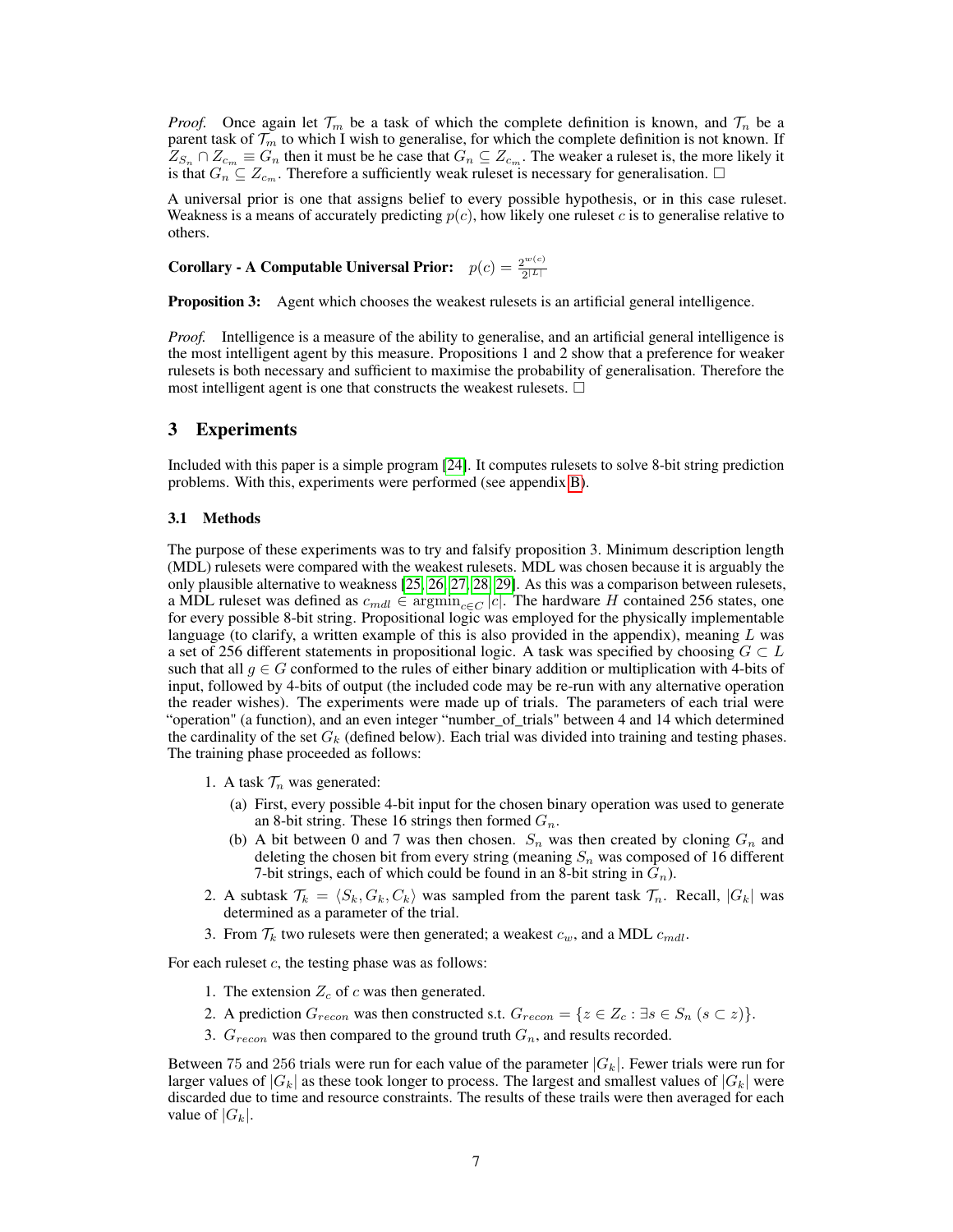|         | $c_w$ |      | $c_{mdl}$ |      |     |      |                                                             |      |
|---------|-------|------|-----------|------|-----|------|-------------------------------------------------------------|------|
| $ G_k $ |       |      |           |      |     |      | Rate $\pm 95\%$ AvgExt StdErr Rate $\pm 95\%$ AvgExt StdErr |      |
|         | .11   | .039 | .75       | .008 | .10 | .037 | .48                                                         | .012 |
| 10      | .27   | .064 | .91       | .006 | .13 | .048 | .69                                                         | .009 |
| 14      | .68   | .106 | .98       | .005 | .24 | .097 | -91                                                         | .006 |

Table 1: Results for Binary Addition

Table 2: Results for Binary Multiplication

|         | $c_w$ |      |                                                             |      | $c_{mdl}$ |      |     |      |
|---------|-------|------|-------------------------------------------------------------|------|-----------|------|-----|------|
| $ G_k $ |       |      | Rate $\pm 95\%$ AvgExt StdErr Rate $\pm 95\%$ AvgExt StdErr |      |           |      |     |      |
|         | .05   | .026 | .74                                                         | .009 | .01       | .011 | .58 | .011 |
| 10      | .16   | .045 | .86                                                         | .006 | .08       | .034 | .78 | .008 |
| 14      | .46   | .061 | .96                                                         | .003 | .21       | .050 | -93 | .003 |

*Rate at which rulesets generalised completely.* Generalisation was deemed to have occurred where  $G_{recon} = G_n$ . The number of trials in which generalisation occurred was measured, and divided by n to obtain the rate of generalisation for each ruleset  $c_w$  and  $c_{mdl}$ . Error was computed as a Wald 95% confidence interval. Intuitively, generalisation meant the task was correctly understood (rate being the portion of trials in which the ruleset in question perfectly matched the ground truth).

*Average Extent to which rulesets generalised.* Where  $G_{recon} \neq G_n$ , the extent to which rulesets generalised could still be ascertained.  $\frac{|G_{recon} \cap G_n|}{|G_n|}$  was measured for each ruleset, averaged for each value of  $|G_k|$ , and the standard error computed.

## <span id="page-7-1"></span>3.2 Results

The results (displayed in tables 1, 2 and figure [5\)](#page-7-0) were consistent with propositions 1, 2 and 3. That there was not a single trial in which  $c_{mdl}$  outperformed  $c_w$ .

The generalisation rate for  $c_w$  exceeded that of  $c_{mdl}$ . Reviewing the raw output data, there was one instance of  $c_{mdl}$  generalising where  $c_w$  did not. The extent to which rulesets generalised was also greater for weaker rulesets.  $c_w$  always generated as many or more true positives than  $c_{mdl}$ . The performance difference between  $c_{mdl}$  and  $c_w$  was smaller than it was for generalisation rate.



<span id="page-7-0"></span>Figure 5: Plot of the experimental results. The horizontal axis is  $|G_k|$ .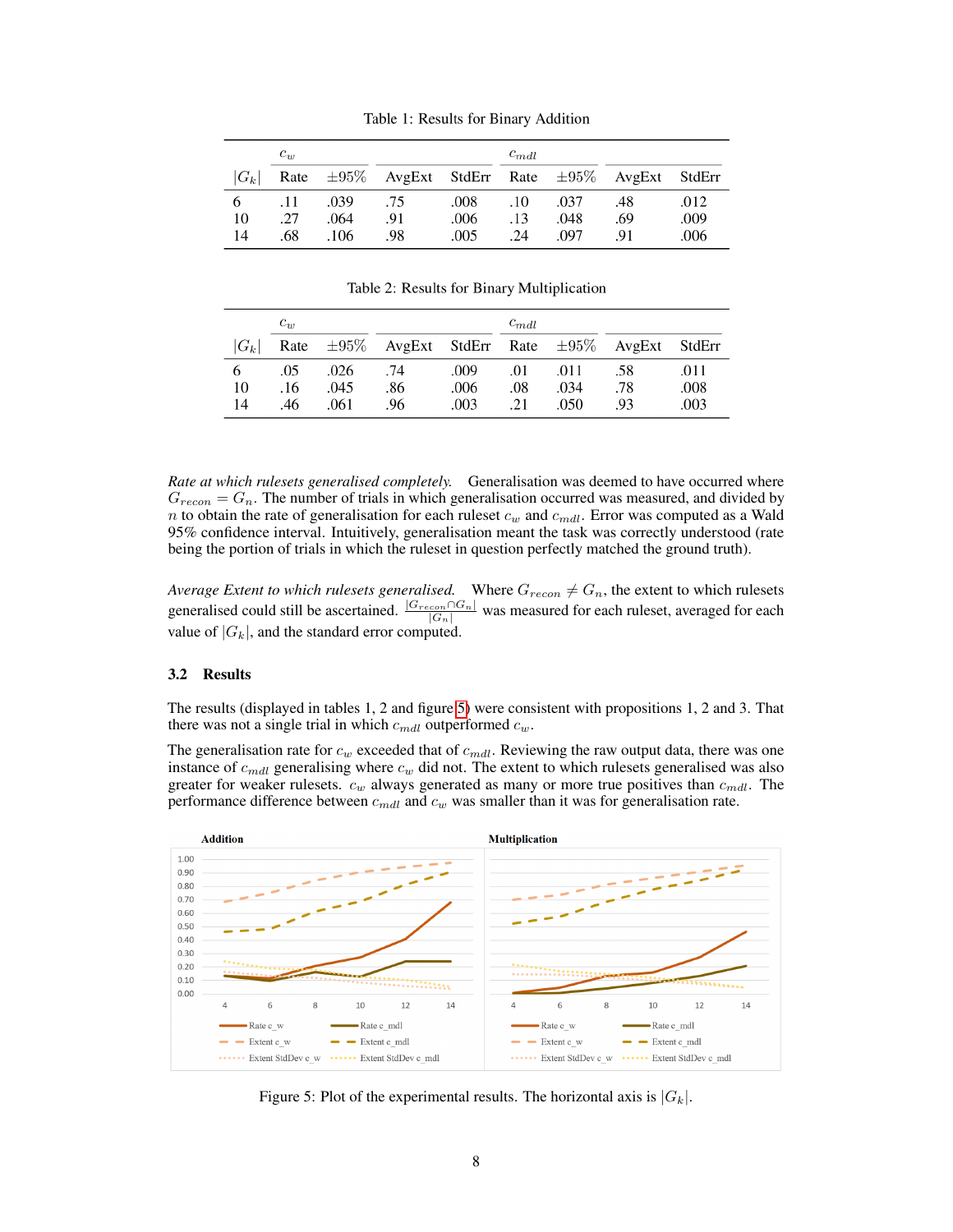# 4 Discussion

#### 4.1 On Subjectivity and The Measure of Intelligence

AIXI's performance is subjective because the universal prior it employs equates plausibility with Kolmogorov Complexity, the truth of which depends upon the Universal Turing Machine (UTM) on which AIXI runs [\[11\]](#page-10-1). The computable universal prior presented here involves neither Kolmogorov Complexity nor UTMs, and so does not suffer this flaw. Chollet's formalism to measure intelligence also depends upon Kolmogorov Complexity, and so I suggest it is as subjective as AIXI's performance. Weakness, however, may facilitate an objective measure of intelligence.

#### 4.2 Limitations

There are two important limitations to take note of. First, the problem of determining correctness is non-trivial, but is discussed at length in related work [\[4\]](#page-9-3). Second, the vocabulary  $\lambda$  affects how weak rulesets can be. For example, one might write that "address 109 contains 1 and address 110 contains 0", or that "there exists an address i containing 1 such that address  $i + 1$  contains 0, and  $i = 109$ ". These two sentences are equivalent, but the extensions of their subsentential expressions are different. Remove  $i = 109$ " from the 2nd sentence, and what remains could be interpreted as a convolution over all i. In other words, these two sentences have different intensions but the same extension. This suggests that what separates such intensions from one another is the extensions of their subsentential expressions. Weaker subsentential expressions may be recombined to form weaker sentences than stronger subsentential expressions.

Given any  $\beta \in \lambda$ , let  $H_{\beta} = \{h \in H : \beta \in h\}$ . This is like the extension of  $\beta$ , but in terms of hardware states rather than statements in L. The members of  $\lambda$  are like subsentential expressions. If  $H_{\alpha} \subset H_{\beta}$ , and if  $\{\beta\}$  and  $\{\alpha\}$  are both rulesets, then it must be the case that  $w(\{\beta\}) \geq w(\{\alpha\})$ . Therefore  $\lambda$  which contains  $\beta$  but not  $\alpha$  will permit construction of weaker rulesets than  $\lambda$  containing  $\alpha$  but not  $\beta$ . All else being equal, it follows that construction of the weakest rulesets possible would always be possible if the following rule, **strict objectivity**, were applied to  $\lambda$ :

$$
\forall \beta \in \lambda \ \neg (\exists \gamma \in \overline{\lambda} \ (H_{\beta} \subset H_{\gamma})).
$$

The ruleset most likely to generalise is the weakest, but the ability to construct weaker rulesets still depends upon  $\lambda$ . An agent which always chooses the weakest rulesets meets the definition of AGI to the extent possible given  $\lambda$ . However in the context of every possible  $\lambda$ , strict objectivity would ensure no more intelligent agent could exist.

#### <span id="page-8-0"></span>4.3 Connectionist Interpretations

The theory also accounts for rulesets constructed from both positive and negative examples. Appendix [C](#page-12-0) formalises such rulesets and how their weakness is measured. However the ability to learn from both positive and negative feedback was deemed less important (it is far easier to achieve good results in two-class classification than one), and so the results associated with the rulesets described in appendix [C](#page-12-0) were relegated to a paper following this one, discussed in [4.4.](#page-8-1)

## <span id="page-8-1"></span>4.4 Connectionist Interpretations

This is not necessarily an endorsement of either symbolic or connectionist methods. Both work with this theory. I used symbolic methods here because they're easier to interpret, but the theory is as easy to apply in the context of neural networks (and can be explained in kind with category theory). For example, the rules determining correctness could be modelled by training a classifier  $o(l) \in [0, 1]$ such that  $l \in Z_S$  and  $o(l) = 1$  if  $l \in G$  and  $o(l) = 0$  otherwise. o must behave in accordance with the definition of ruleset, the weakness of which could then be maximised.  $\sigma$  could be used as a loss function to train another network  $n : S \to G$  which outputs correct decisions. o learns the desired end of the task, while  $n$  learns means by which it can be completed. An upcoming paper of mine includes an implementation of this, along with results for rulesets constructed from positive and negative examples as described in appendix [C.](#page-12-0)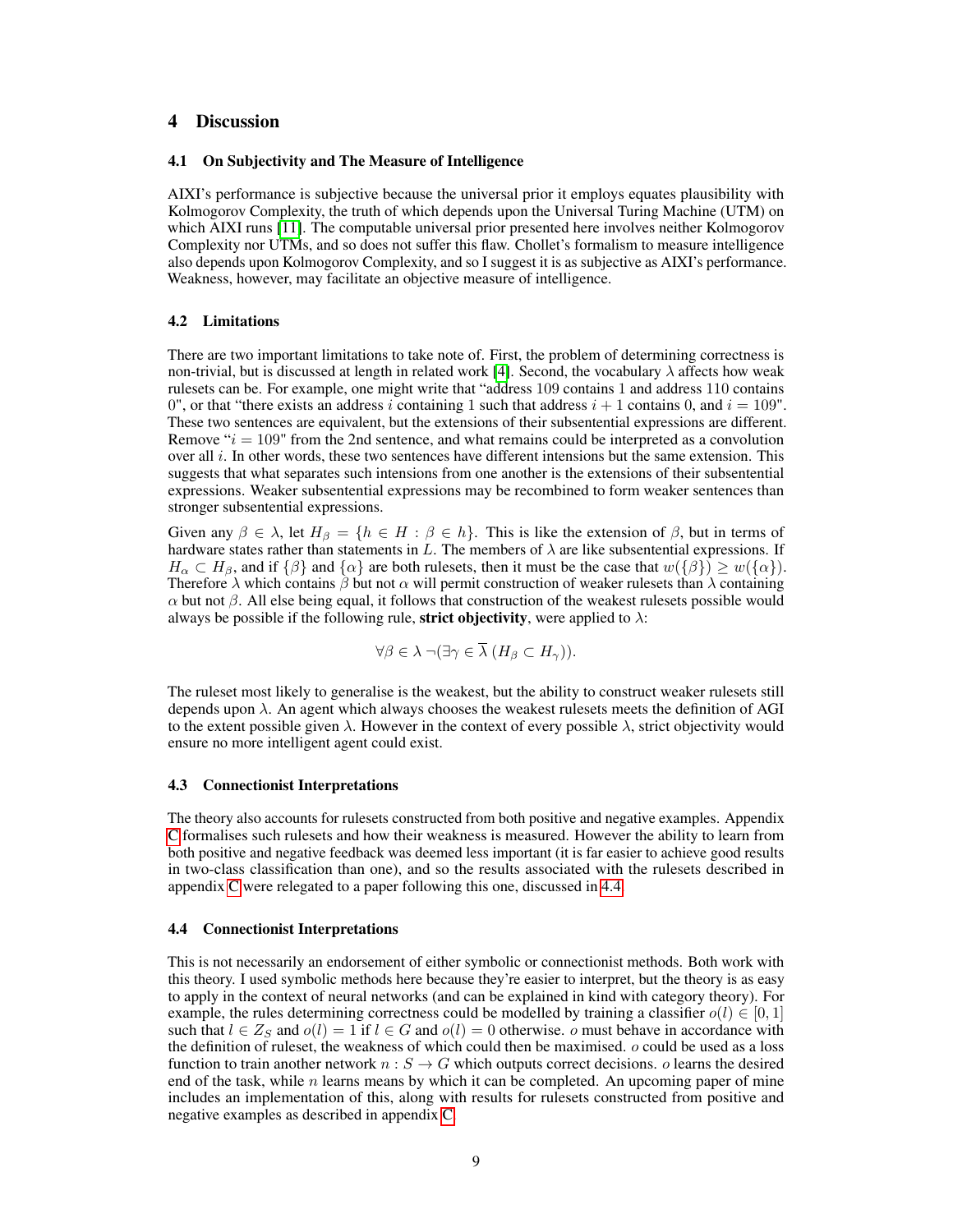#### 4.5 Potential Negative Consequences

The potential negative consequences of AGI are the subject of both popular fiction and extensive research [\[4\]](#page-9-3). A scaleable implementation of this theory is not given. Nevertheless this research may precipitate the automation of jobs, the development of autonomous weapons and greater instability in financial markets.

#### 4.6 Concluding Remarks

The proofs in [2.2](#page-5-1) show that the optimal choice of ruleset for generalisation is the weakest. The experi-mental results in [3.2](#page-7-1) support this claim, as there was not a single trial in which  $c_{mdl}$  outperformed  $c_w$ . Weakness is a computable, objective measure of how likely a ruleset is to generalise. Subsequently an agent that prefers the weakest rulesets is an artificial general intelligence (by the definition discussed in this paper's introduction [\[1,](#page-9-0) [2\]](#page-9-1)). According to preceding work, the weakest ruleset is the purpose of a task [\[3\]](#page-9-2). Because it is the optimal choice for generalisation, it follows that general intelligence is characterised by the ability to learn the ends, not just the means. However, general intelligence alone is insufficient to emulate human intelligence, as human intelligence employs various inductive biases [\[15,](#page-10-5) [27\]](#page-10-17). The work of Evans et. al. [\[27,](#page-10-17) [28,](#page-10-18) [29\]](#page-10-19) of Deepmind illustrates how a curated vocabulary (in which to construct rules) can provide such an inductive bias (which would make weaker rulesets easier to find in some contexts). Finally, the formulation of tasks employed here has been used to explain how human language functions [\[3\]](#page-9-2) and lends itself to an artificial theory of mind [\[4,](#page-9-3) [5\]](#page-9-4). The more rigorous mathematical treatment given here has also been applied to those derivatives in an upcoming publication.

## <span id="page-9-9"></span>Acknowledgements

The following people took the trouble to either unofficially peer review, or at least give useful feedback on this paper: Vincent Abbott, Matthew Aitchison, David Quarel and Yoshihiro Maruyama all of the ANU, Badri Vellambi of UC and Sean Welsh. Their contributions significantly improved the clarity and rigour of this work, for which I am sincerely grateful. In particular, Vincent's suggestions on simplifying the formulation, and Matthew's suggestions regarding the communication of experimental evidence, were very much appreciated.

## References

- <span id="page-9-0"></span>[1] F. Chollet, M. Mitchell, and C. Szegedy. *Abstraction & Reasoning in AI systems: Modern Perspectives*. <https://nips.cc/Conferences/2020/Schedule?showEvent=16644>. Thirty-fourth Conference on Neural Information Processing Systems. 2020.
- <span id="page-9-1"></span>[2] F. Chollet. "On the Measure of Intelligence". In: *arXiv preprint arXiv:1911.01547* (2019).
- <span id="page-9-2"></span>[3] M.T. Bennett. "Symbol Emergence and the Solutions to Any Task". In: *Artificial General Intelligence*. Ed. by B. Goertzel, M. Iklé, and A. Potapov. Cham: Springer International Publishing, 2022, pp. 30–40. ISBN: 978-3-030-93758-4.
- <span id="page-9-3"></span>[4] M.T. Bennett and Y. Maruyama. "Philosophical Specification of Empathetic Ethical Artificial Intelligence". In: *IEEE Transactions on Cognitive and Developmental Systems* (2021), pp. 1–1. DOI: [10.1109/TCDS.2021.3099945](https://doi.org/10.1109/TCDS.2021.3099945).
- <span id="page-9-4"></span>[5] J. Williams, S.M. Fiore, and F. Jentsch. "Supporting Artificial Social Intelligence With Theory of Mind". In: *Front. Artif. Intell.* (2022). URL: [https : / / www . frontiersin . org /](https://www.frontiersin.org/articles/10.3389/frai.2022.750763/full) [articles/10.3389/frai.2022.750763/full](https://www.frontiersin.org/articles/10.3389/frai.2022.750763/full).
- <span id="page-9-5"></span>[6] Y. Wang and V.J. Wiebe. "Big Data Analytics on the characteristic equilibrium of collective opinions in social networks". In: *Big Data: Concepts, Methodologies, Tools, and Applications* (2016), pp. 1403–1420.
- <span id="page-9-6"></span>[7] M. Hutter. *Universal artificial intelligence: Sequential decisions based on algorithmic probability*. Springer, 2005.
- <span id="page-9-7"></span>[8] S. Legg. *Machine Super Intelligence*. University of Lugano, 2008. URL: [http://www.vetta.](http://www.vetta.org/documents/Machine%5C_Super%5C_Intelligence.pdf) [org/documents/Machine%5C\\_Super%5C\\_Intelligence.pdf](http://www.vetta.org/documents/Machine%5C_Super%5C_Intelligence.pdf).
- <span id="page-9-8"></span>[9] R.J. Solomonoff. "A formal theory of inductive inference. Part I". In: *Information and Control* 7.1 (1964), pp. 1–22.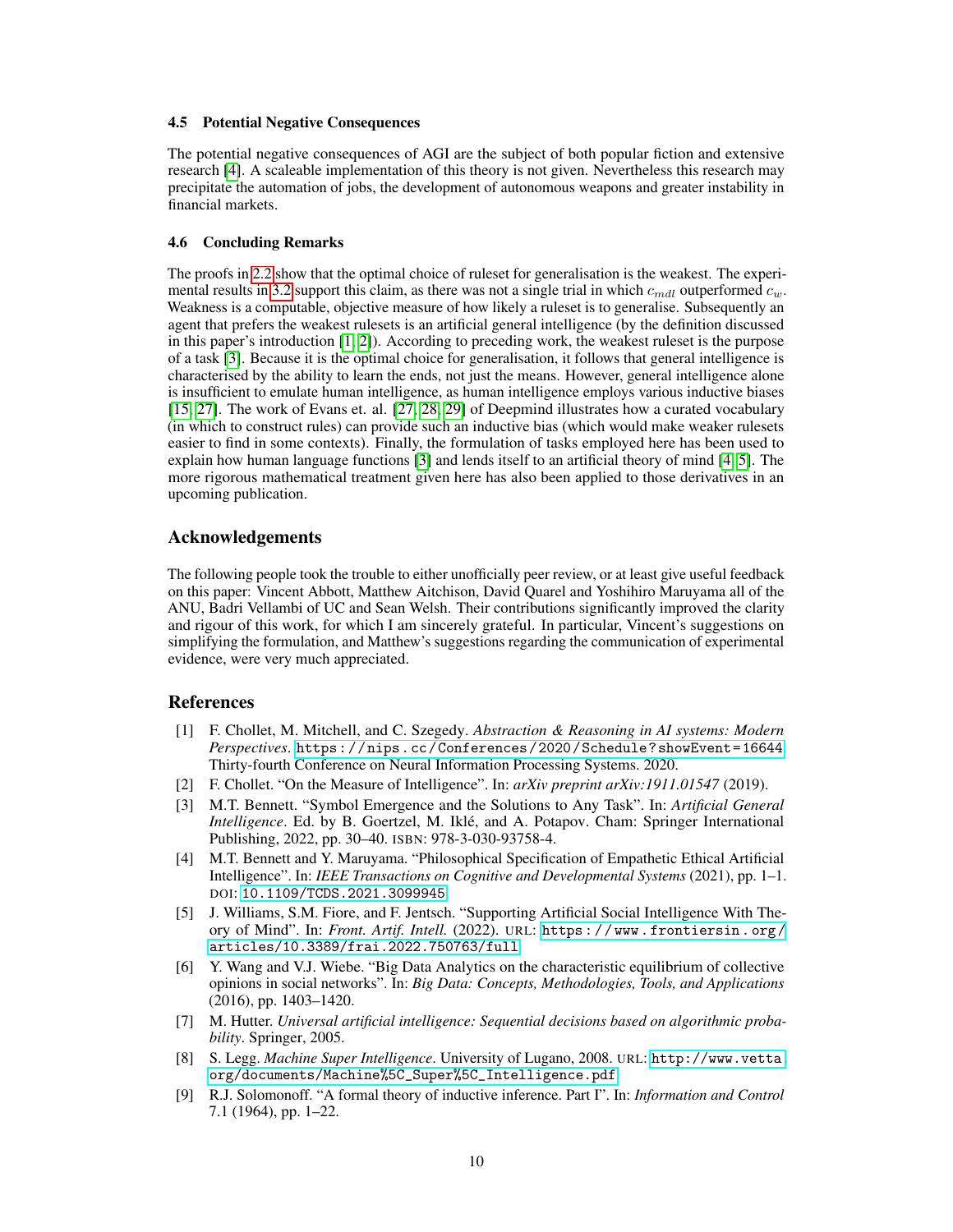- <span id="page-10-0"></span>[10] R.J. Solomonoff. "A formal theory of inductive inference. Part II". In: *Information and Control* 7.2 (1964), pp. 224–254.
- <span id="page-10-1"></span>[11] J. Leike and M. Hutter. "Bad Universal Priors and Notions of Optimality". In: *Proceedings of The 28th Conference on Learning Theory, in Proceedings of Machine Learning Research* (2015), pp. 1244–1259.
- <span id="page-10-2"></span>[12] G. Frege. "Kurze Übersicht meiner logischen Lehren? [Translation in Beaney, M.: The Frege Reader. Oxford Blackwell. pp. 299-300 (1997)]". In: *Unpublished* (1906).
- <span id="page-10-3"></span>[13] J. Speaks. "Theories of Meaning". In: *The Stanford Encyclopedia of Philosophy*. Ed. by Edward N. Zalta. Spring 2021. Metaphysics Research Lab, Stanford University, 2021.
- <span id="page-10-4"></span>[14] W.V.O. Quine. *Philosophy of Logic, 2nd Edition*. Prentice Hall, 1986, pp. 8–9.
- <span id="page-10-5"></span>[15] A. Maslow. *The Psychology of Science*. Harper & Row, 1966, p. 15.
- <span id="page-10-6"></span>[16] D. Spradlin. "Are You Solving the Right Problem?" In: *Harvard Business Review* (2012).
- <span id="page-10-7"></span>[17] M. T. Bennett and Y. Maruyama. "Intensional Artificial Intelligence: From Symbol Emergence to Explainable and Empathetic AI". In: *arXiv preprint arXiv:2104.11573 [cs.AI]* (2021).
- <span id="page-10-8"></span>[18] S. Russell and P. Norvig. *Artificial intelligence: A modern approach, global edition 4th*. Pearson, 2021, p. 36.
- <span id="page-10-9"></span>[19] E. Thompson. "Mind in Life". In: *Biology, Phenomenology and the Sciences of Mind 18* (2007).
- <span id="page-10-10"></span>[20] Anil Gupta. "Definitions". In: *The Stanford Encyclopedia of Philosophy*. Ed. by Edward N. Zalta. Winter 2021. Metaphysics Research Lab, Stanford University, 2021.
- <span id="page-10-11"></span>[21] B. Russell. *Human Knowledge: Its Scope and Limits*. Simon and Schuster, 1948, p. 242.
- <span id="page-10-12"></span>[22] N. J. Nilsson. *The Physical Symbol System Hypothesis: Status and Prospects. In 50 Years of Artificial Intelligence*. Springer, 2007, pp. 9–17.
- <span id="page-10-13"></span>[23] A.N. Kolmogorov. "On tables of random numbers". In: *Sankhya: The Indian Journal of Statistics* A (1963), pp. 369–376.
- <span id="page-10-14"></span>[24] M.T. Bennett. *Computable Artificial General Intelligence - Experiment Code & Results*. [https:](https://www.techrxiv.org/articles/preprint/Computable_Artificial_General_Intelligence/19740190/1?file=35072923) [/ / www . techrxiv . org / articles / preprint / Computable \\_ Artificial \\_ General \\_](https://www.techrxiv.org/articles/preprint/Computable_Artificial_General_Intelligence/19740190/1?file=35072923) [Intelligence/19740190/1?file=35072923](https://www.techrxiv.org/articles/preprint/Computable_Artificial_General_Intelligence/19740190/1?file=35072923). 2022.
- <span id="page-10-15"></span>[25] A. Baker. "Simplicity". In: *The Stanford Encyclopedia of Philosophy*. Ed. by Edward N. Zalta. Summer 2022. Metaphysics Research Lab, Stanford University, 2022.
- <span id="page-10-16"></span>[26] K. Budhathoki and J. Vreeken. "Origo: Causal Inference by Compression". In: *Knowledge and Information Systems* 56.2 (2018), pp. 28–307.
- <span id="page-10-17"></span>[27] R. Evans. "Kant's Cognitive Architecture". In: *PhD Thesis, Imperial College* (2020).
- <span id="page-10-18"></span>[28] R. Evans, M. Sergot, and A. Stephenson. "Formalizing Kant's Rules". In: *J Philos Logic* 49 (2020), pp. 613–680.
- <span id="page-10-19"></span>[29] R. Evans et al. "Making Sense of Raw Input". In: *Artificial Intelligence* 299 (2021).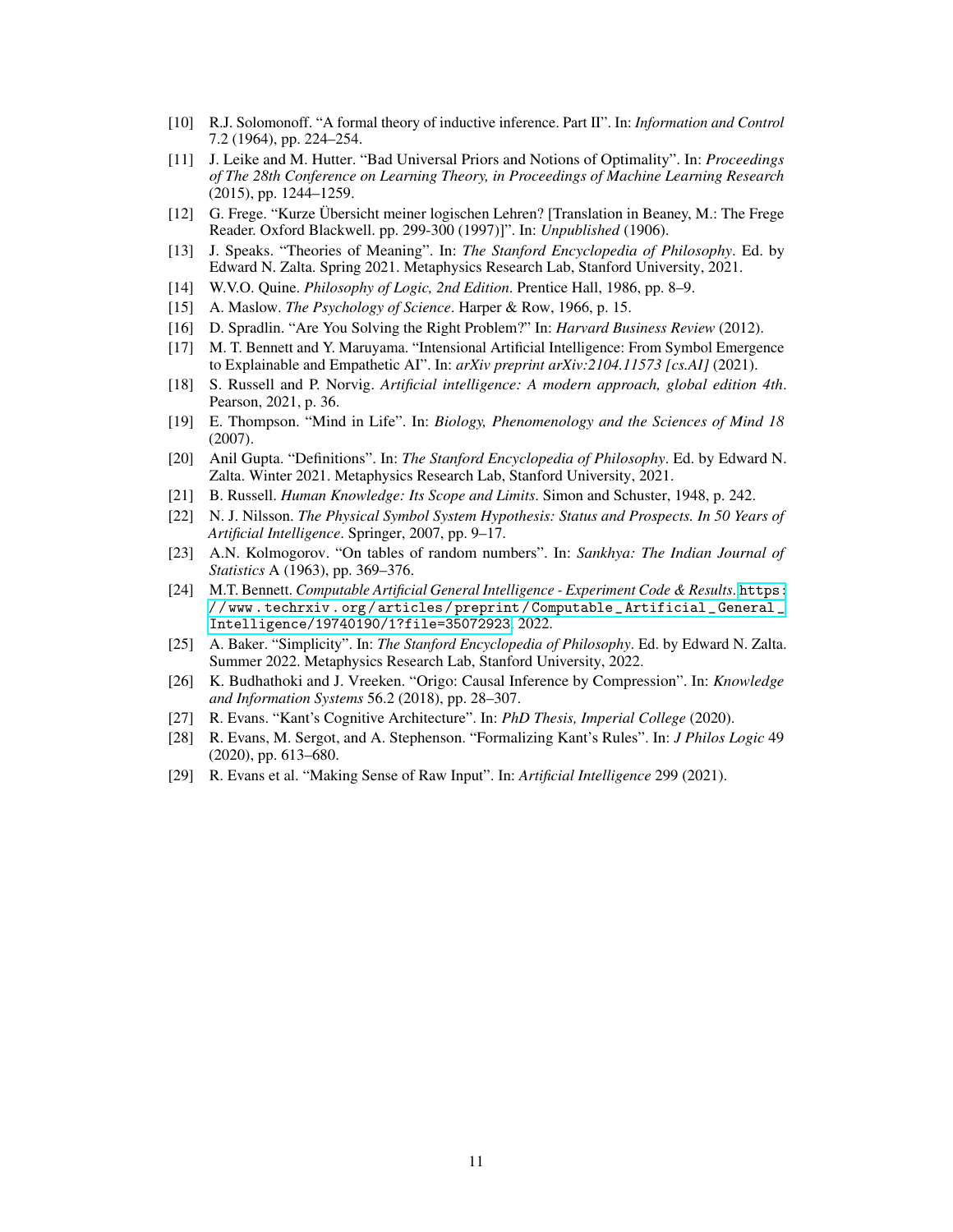# Appendices

## A Physically Implementable Language

## Example of a physically implementable language:

- Assume there are 4 bits  $bit_1, bit_2, bit_3$  and  $bit_4$ , and that there exists a unique member of H corresponding to each possible assignment of values to those 4 bits. There are subsequently 16 states in  $H$ , but the length of each state is infinite because each contains every possible means of describing the subsequent 4-bit string.
- $\lambda = \{a, b, c, d, e, f, g, h, i, j, k, l\}$  is a subset of all logical tests which might be applied to these 4 bits:
	- $a : bit_1 = 1$  $- b : bit_2 = 1$  $- c : bit_3 = 1$  $- d : bit_4 = 1$  $-e : bit_1 = 0$  $- f : bit_2 = 0$  $- g : bit_3 = 0$  $- h : bit_4 = 0$  $- i : j \wedge k$  $- j : bit_1 = bit_3$  $- k : bit_2 = bit_4$  $- l : i \vee bit_2 = 1$
- $\bullet \ L = \{\{a,b,c,d,i,j,k,l\}, \{e,b,c,d,k,l\}, \{a,f,c,d,j\}, \{e,f,c,d\}, \{a,b,g,d,k,l\}, \{e,b,g,d,i,j,k,l\}, \{b,b,d,d,k,l\}, \{b,d,d,d,k,l\}, \{b,d,d,k,l\}$  ${a, f, g, d}, {e, f, g, d, j}, {a, b, c, h, j, l}, {e, b, c, h, l}, {a, f, c, h, i, j, k, l}, {e, f, c, h, k}, {a, b, g, h, l},$  $\{e, b, g, h, j\}, \{a, f, g, h, k\}, \{e, f, g, h, i, j, k, l\}\}\$

# Example of a task  $\mathcal{T}_1$

- $S = \{\{a, b\}, \{e, b\}, \{a, f\}, \{e, f\}\}\$
- $G = \{\{a, b, c, d, i, j, k, l\}, \{e, b, g, d, i, j, k, l\}, \{a, f, c, h, i, j, k, l\}, \{e, f, g, h, i, j, k, l\}\}\$
- $C = \{\{i\}, \{j, k\}, \{i, j, k\}, \{i, l\} \dots\}$

## Example of subtask  $\mathcal{T}_2$  sufficient for generalisation to  $\mathcal{T}_1$

- $S = \{\{a, b\}, \{e, b\}\}\$
- $G = \{\{a, b, c, d, i, j, k, l\}, \{e, b, q, d, i, j, k, l\}\}\$
- $C = \{\{i, j, k, l\}, \{b, d, j\}, \ldots\}$ 
	- Weakest (intensional) ruleset  $\mathbf{i} = \{i, j, k, l\}$
	- Strongest (extensional) ruleset  $e = \{b, d, j\}$
	- $-Z_i = \{\{a, b, c, d, i, j, k, l\}, \{e, b, q, d, i, j, k, l\}, \{a, f, c, h, i, j, k, l\}, \{e, f, g, h, i, j, k, l\}\}\$
	- $Z_{\mathbf{e}} = \{\{a, b, c, d, i, j, k, l\}, \{e, b, q, d, i, j, k, l\}\}\$

# <span id="page-11-0"></span>B Experiments

The experiments were run on a Dell Precision laptop with 32GB of RAM, an RTX A5000 GPU with 16GB of VRAM and an i7 CPU. CUDA was used, but it's optional (the experiments will run on a CPU).

The exact results are available in "genrates.xlsx". To rerun the experiments, execute "experiments.py" included with this paper. Results will be printed to terminal and displayed in a PyPlot.